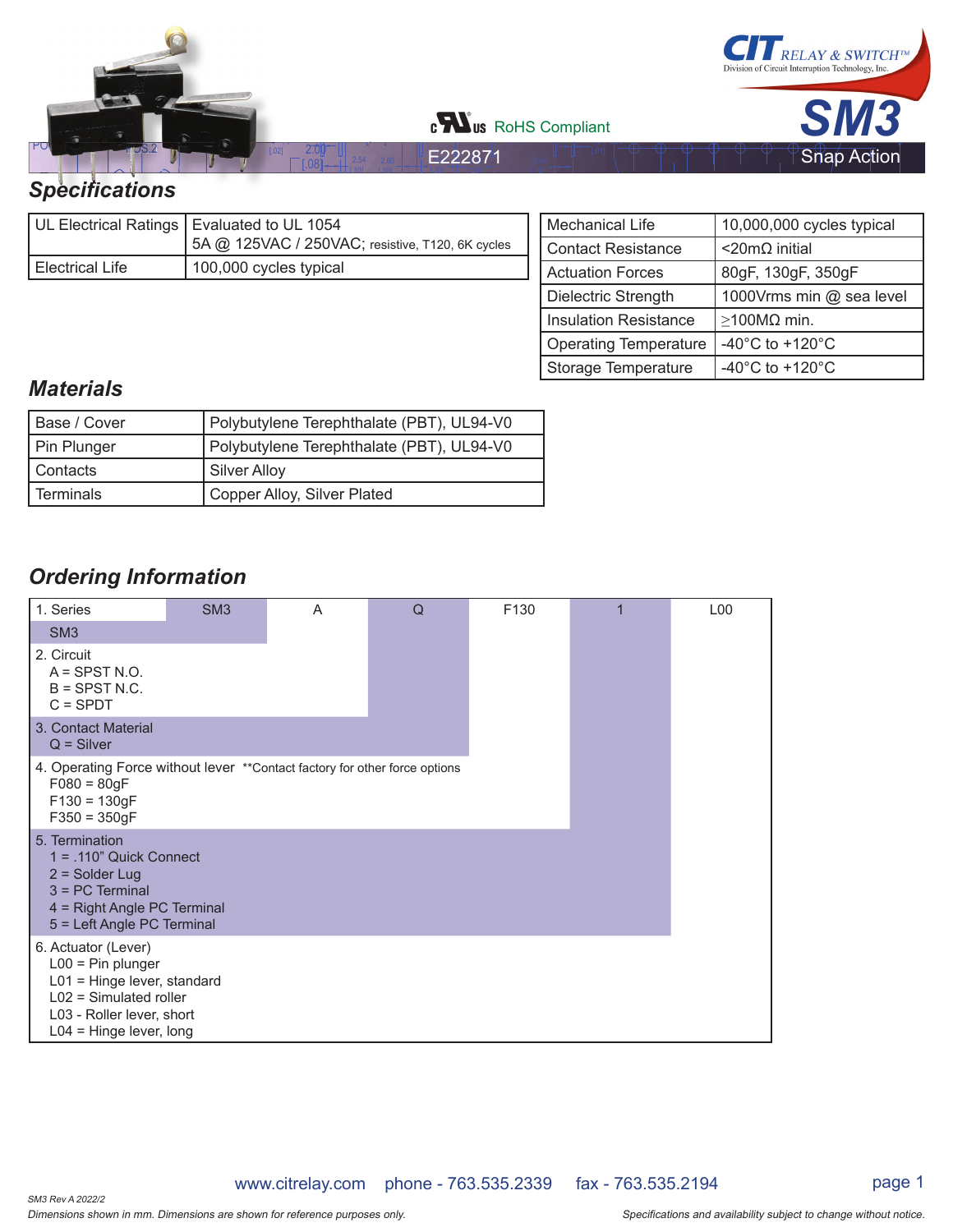

*Dimensions*



[.10]

[ 10]

 $(2x)$ 

[ 20]

[ 20]

[ 10]

.<br>مع<del>رفات له نص</del>

### *Switch Characteristics*

SM3 Rev A 2022/2 page 2

|                       | Release Force - RF<br>Operating Force - OF<br>(grams)<br>(grams) |            |             | <b>Free Position</b><br>(FP) | Pre-Travel<br>(PT) | Operating<br>Position | Over Travel            | *Movement<br><b>Differential</b> |                            |              |                                |
|-----------------------|------------------------------------------------------------------|------------|-------------|------------------------------|--------------------|-----------------------|------------------------|----------------------------------|----------------------------|--------------|--------------------------------|
| Actuators<br>(Levers) | 80qF                                                             | 130qF      | 350gF       | 80gF                         | 130qF              | 350qF                 | all forces max<br>(mm) | all forces max<br>(mm)           | (OP)<br>all forces<br>(mm) | (OT)<br>(mm) | (MD)<br>all forces max<br>(mm) |
| L00                   | $80+20/-30$                                                      | $130 + 30$ | 350+30/-100 | $30 - 80$                    | $60 - 130$         | $150 - 320$           | 9.2                    | 0.9                              | $8.3 \pm 0.3$              | 0.5          | 0.4                            |
| L01                   | 20±10                                                            | $30 + 15$  | $80 + 30$   | $5 \text{ min}$              | $10 - 30$          | $25 - 75$             | 12.2                   | 3.0                              | $9.6 \pm 0.8$              | 1.0          | 1.0                            |
| L02                   | 20±10                                                            | $30 + 15$  | $80 + 30$   | $5 \text{ min}$              | $10 - 35$          | $25 - 75$             | 15.1                   | 3.5                              | $11.85 \pm 1.2$            | 1.2          | 1.0                            |
| L03                   | $18\pm8$                                                         | $30 + 15$  | $70 + 25$   | $5 \text{ min}$              | $10 - 35$          | $30 - 80$             | 19.15                  | 3.0                              | $14.4 \pm 1.0$             | 1.0          | 0.8                            |
| L04                   | $12\pm5$                                                         | $15\pm8$   | $45 + 25$   | 5 max                        | $5 - 25$           | $20 - 50$             | 15.8                   | 3.8                              | $12 \text{ min}$           | 1.8          | 2.0                            |

*\*Movement Differential (MD) : Distance or angle from the operating position to the release position.*

www.citrelay.com phone - 763.535.2339 fax - 763.535.2194

Dimensions shown in mm. Dimensions are shown for reference purposes only. This may be a subjection and availability subject to change without notice.

**Panel Mounting Community Community Community Community Community Community Community Community Community Community**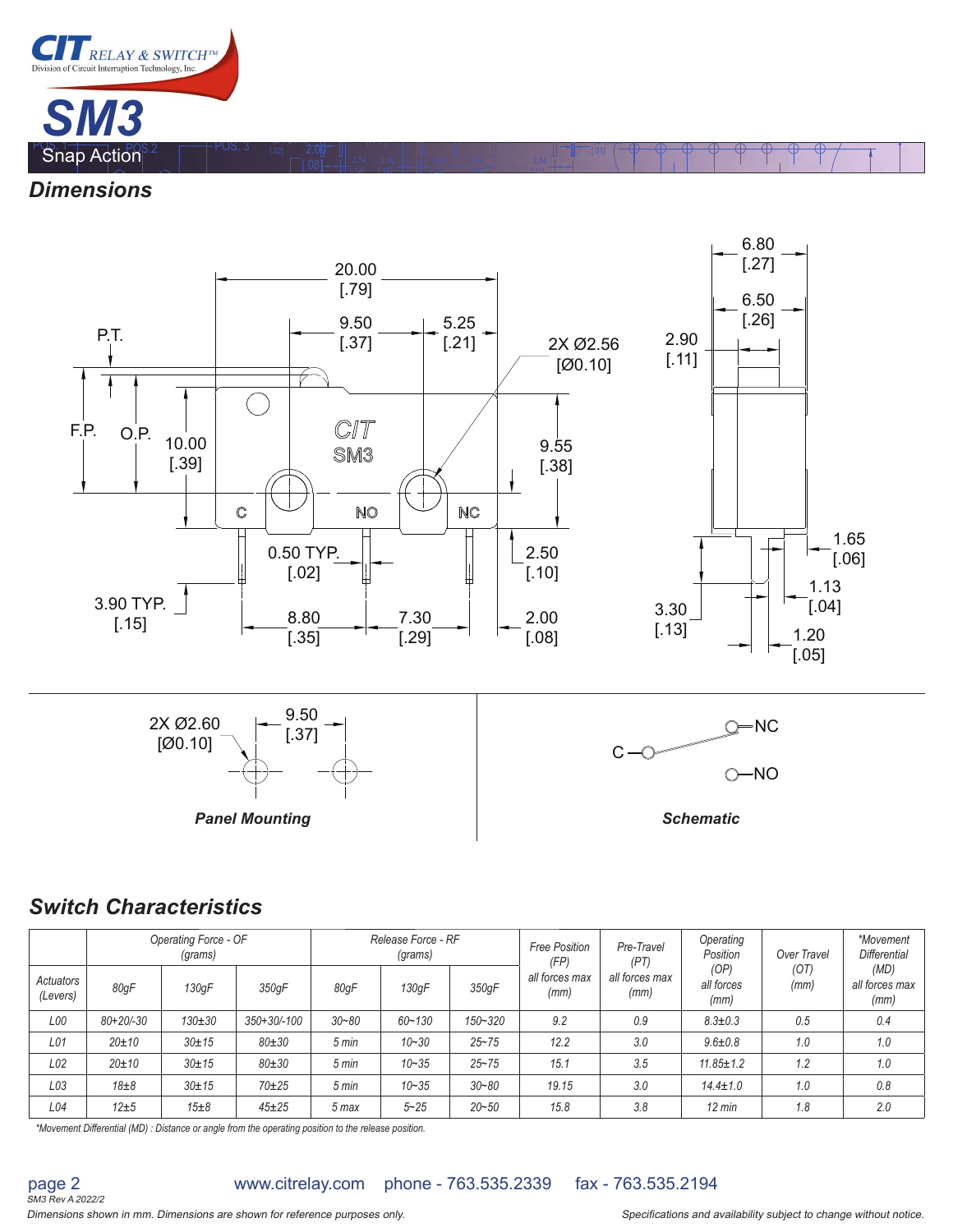

# *Terminal Options*



[.10]

[ 10]

(2X) Q0.40

[.02] [ ] POS. 1 POS.2 POS. 3 [.77] 2.00

[ 20]

[ 20]

[ 10]

ر<br>مورد ب

*Left Angle PC Terminals*

www.citrelay.com phone - 763.535.2339 fax - 763.535.2194

Dimensions shown in mm. Dimensions are shown for reference purposes only. The state of the state of the specifications and availability subject to change without notice. SM3 Rev A 2022/2